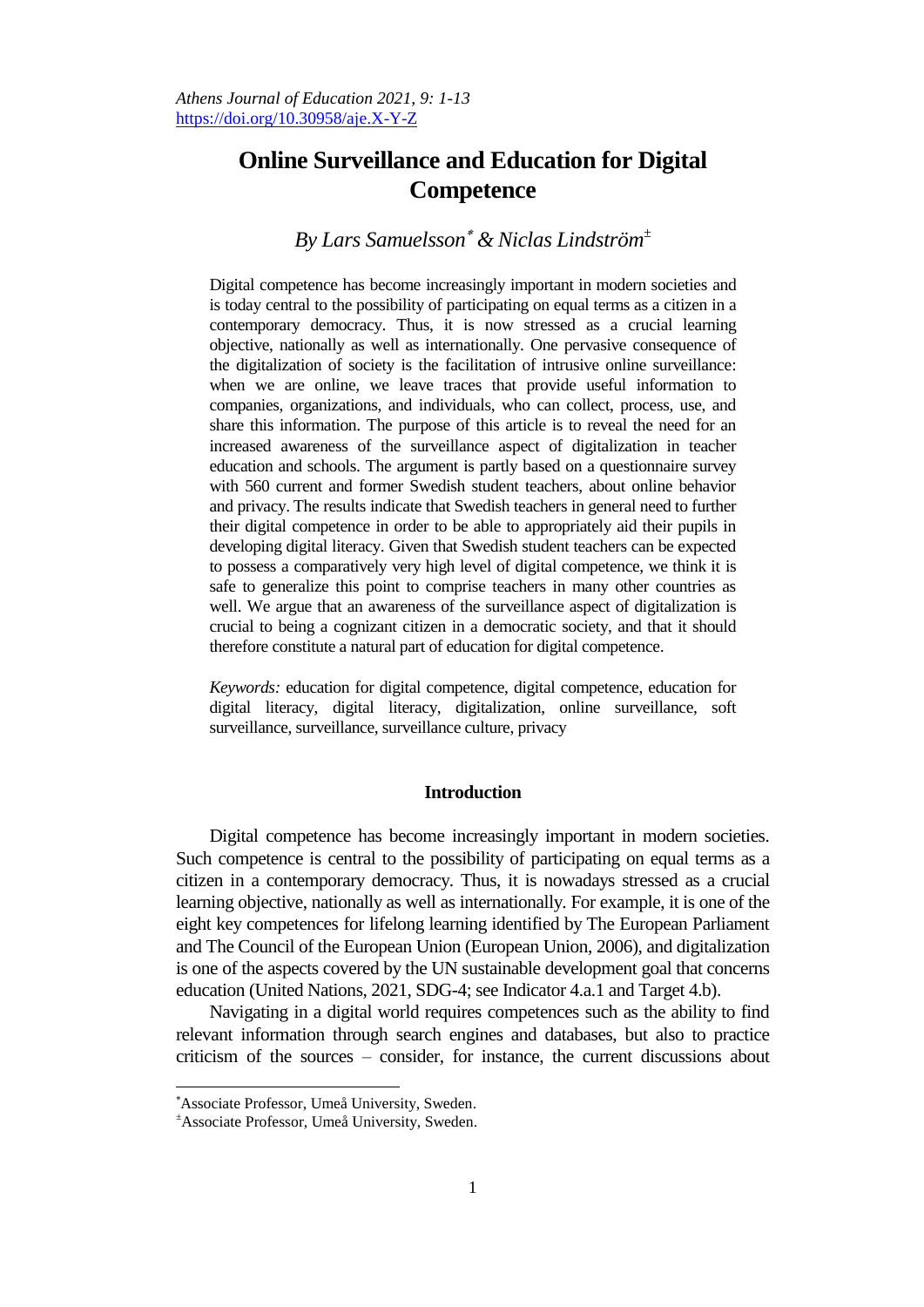misinformation and fake news. These competences – sometimes referred to as different aspects of *digital literacy* (American Library Association, 2021) – receive increasing attention in schools. However, digitalization comes with potential downsides, one of them being the facilitation of intrusive online surveillance. When we are online, we leave traces that provide useful information to companies, organizations, and individuals, who can harvest our data for various purposes.

While knowledge of this fact has become more widespread, it does not seem to get the attention that it arguably deserves in schools and teacher education. In Swedish teacher education, where we operate, surveillance issues in relation to online activities have not found a pronounced place in the curriculum. Yet, having knowledge in this area is important for making deliberate choices regarding one"s online behavior – what information do I want to share, and with whom? For instance, is it worth giving away some of my personal information to get access to a certain social media platform?

There are some related issues regarding digitalization that do receive increasing attention in schools and teacher education (in Sweden as well as elsewhere): One concerns the risks of being more directly harmed in various ways in relation to the use of digital technologies – online bullying, or cyberbullying, is an important example of this (UNICEF, 2021), as are the risks involved in digitally sharing sensitive personal information or photos, and the risks of coming in contact with the wrong people (people with bad intentions) on the internet. Another issue concerns the high speed with which pictures and information can spread on the internet, the difficulty of removing them once they are out there, and the risk that they get distorted on their way through cyberspace. A third issue is that posting pictures on social media platforms may mean that you transfer legal rights to them to the companies running these platforms. These issues are all important, and it is a good thing that they receive more attention in schools and society at large. In this article, however, we are interested in the more subtile issue of online surveillance, which has not yet received as much attention in schools and teacher education, and whose effects are less direct or detectable:

Nowadays, data flow, largely unregulated, between different actors – companies, organizations, welfare institutions, private users, etc. These actors can take part of, and use, information about one another, for example via the digital traces that people leave when they use social media, do online shopping, search on Google, or use various games and other apps on their mobile devices. In addition, many of the online activities that are important to people require that they give away their data for others to collect, use, process, and share. For instance, when you sign up for Facebook, you agree to the following:

We collect information about the people, Pages, accounts, hashtags and groups you are connected to and how you interact with them across our Products, such as people you communicate with the most or groups you are part of. […] We use the information we have (including your activity off our Products, such as the websites you visit and ads you see) to help advertisers and other partners... (Facebook, 2021)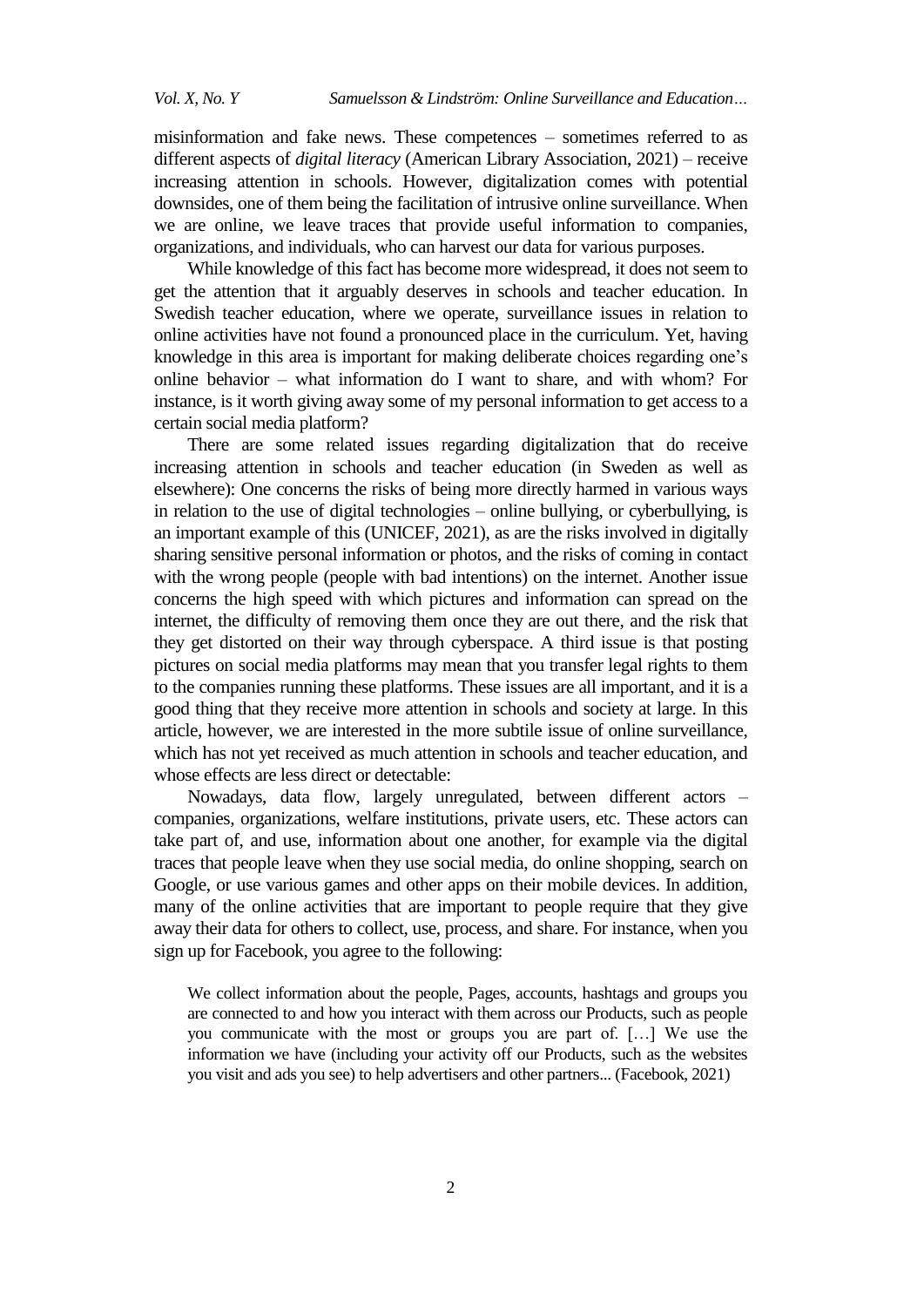Other services use similar terms of agreement; terms that we rarely read, or, in case we do, typically comply with simply because we deem the services in question so important to us. Many people are unaware of the extent to which using such online services requires them to give away their data. We cannot expect young pupils – children – to acquire this awareness by themselves. And typically, we cannot expect their parents to have it either. Yet, as we will argue, such awareness is important to be able to make informed autonomous decisions regarding one"s online behavior. At least to the extent that schools embrace digitalization, they arguably also have a responsibility to help pupils acquire such an awareness. (As we will elaborate below, this responsibility is plausibly also motivated by the democracy mission of school.) It is important to know what can and cannot be done to protect one's data. What risks, losses and gains are involved in various options? In the discussion section, we will return in more detail to why we think such an awareness is important, and why it is important that it is treated in school.

One key to acquire an autonomous and critical stance to one's own online behavior, is an understanding of how people generally behave in relation to privacy and sharing information online. Quite extensive research has shown that people tend to behave in ways that do not mirror their own privacy concerns. While they report strong concern for their privacy, they behave online as if their privacy were not very important to them at all. This has become known as the "privacy paradox": the "discrepancy between individuals" intentions to protect their own privacy and how they behave in the marketplace" (Norberg, Home, & Home, 2007, p. 101; for an overview, see, e.g., Kokolakis, 2017; Gerber, Gerber, & Volkamer 2018).

Within the framework of the research project "iAccept: Soft surveillance – between acceptance and resistance" (in which one of us is a participating researcher), a questionnaire survey was conducted with 560 current and former Swedish student teachers, about online behavior and privacy. At large, the responses are in line with the privacy paradox. Partly based on this survey, the present article aims to draw attention to the importance of raising awareness of the surveillance aspect of digitalization in teacher education and schools.

## **Purpose**

The purpose of this article is to reveal the need for an increased awareness of the surveillance aspect of digitalization in teacher education and schools. We argue that an awareness of this aspect is crucial to being a cognizant citizen in a democratic society, and that it should therefore constitute a natural part of education for digital competence – or, differently put, that it should be seen as an important ingredient of digital literacy.

## **Outline**

In the next section, we provide some background to our investigation: a brief account of surveillance and of the democracy mission of school. The subsequent section presents our method and research procedure and is followed by a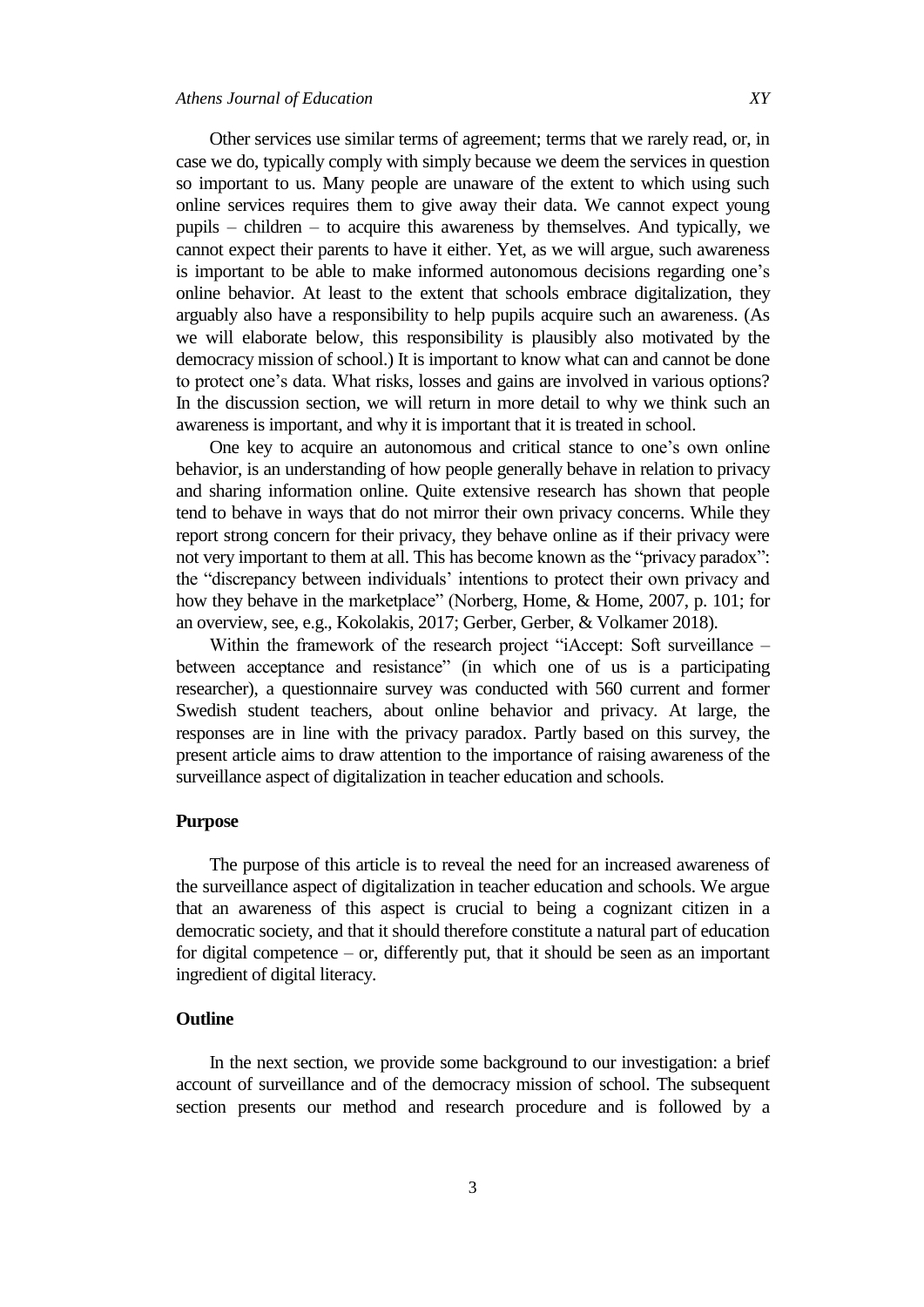presentation of our findings. We end the article with a discussion partly based on these findings, followed by a short concluding remark.

#### **Background**

## **Surveillance – From State Surveillance to Surveillance Culture**

Surveillance was long seen as a top-down affair, the typical case being that of a state surveilling its citizens. Indeed, for long the state was the only actor with the kind of resources and power required to practice large-scale surveillance, and arguably the only actor with an incentive to do so. The potential horrors of state surveillance were famously brought to public attention in George Orwell"s novel *1984*, and in the seventies, Michel Foucault influentially revived the Benthamian notion of the panopticon, again putting the spotlight on top-down surveillance (see Foucault, 2009).

With the ongoing rapid digital transformation of society, this picture has changed dramatically. Nowadays, it is possible for anyone with access to a computer and the internet, and with sufficient knowledge, to surveil many other people to some extent. To describe the situation emerging from this development, David Lyon has coined the expression "surveillance culture", or "culture of surveillance", indicating that surveillance is something that we live in, that surrounds us, and that we have to relate to in one way or another:

Once thought of mainly as the world of private investigators, police and security agencies, the means of surveillance now also flow freely through many media into the hands of the general public. This has helped to create an emerging surveillance culture – the everyday webs of social relations, including shared assumptions and behaviours, existing among all actors and agencies associated with surveillance. (Lyon, 2018, p. 30)

Rather than an exclusively top-down phenomenon, surveillance is here depicted as something more horizontal and reciprocal, where citizens also have the means to surveil each other. In addition, large companies and various organizations – political but also more shady ones (which – we have seen – may also be political (e.g., Colaresi, 2020)) – now have much to gain from collecting information about people in general. For instance, people (or small groups) can be individually and directly targeted with advertisements for various products, and with opinions wrapped in a way that suits the receiver (so called micro-targeting). As a more extreme example, people can get blackmailed as a result of their sensitive information ending up in the wrong hands.

Information – or data – has become a valuable currency. When we use for instance Facebook and Instagram, we do not pay with money, but with personal information (compare with Zuboff"s (2019) notion of "surveillance capitalism"). It is easy to get the impression that the use of these platforms is free, but for most users it is not. All of us who use such platforms for personal communication, where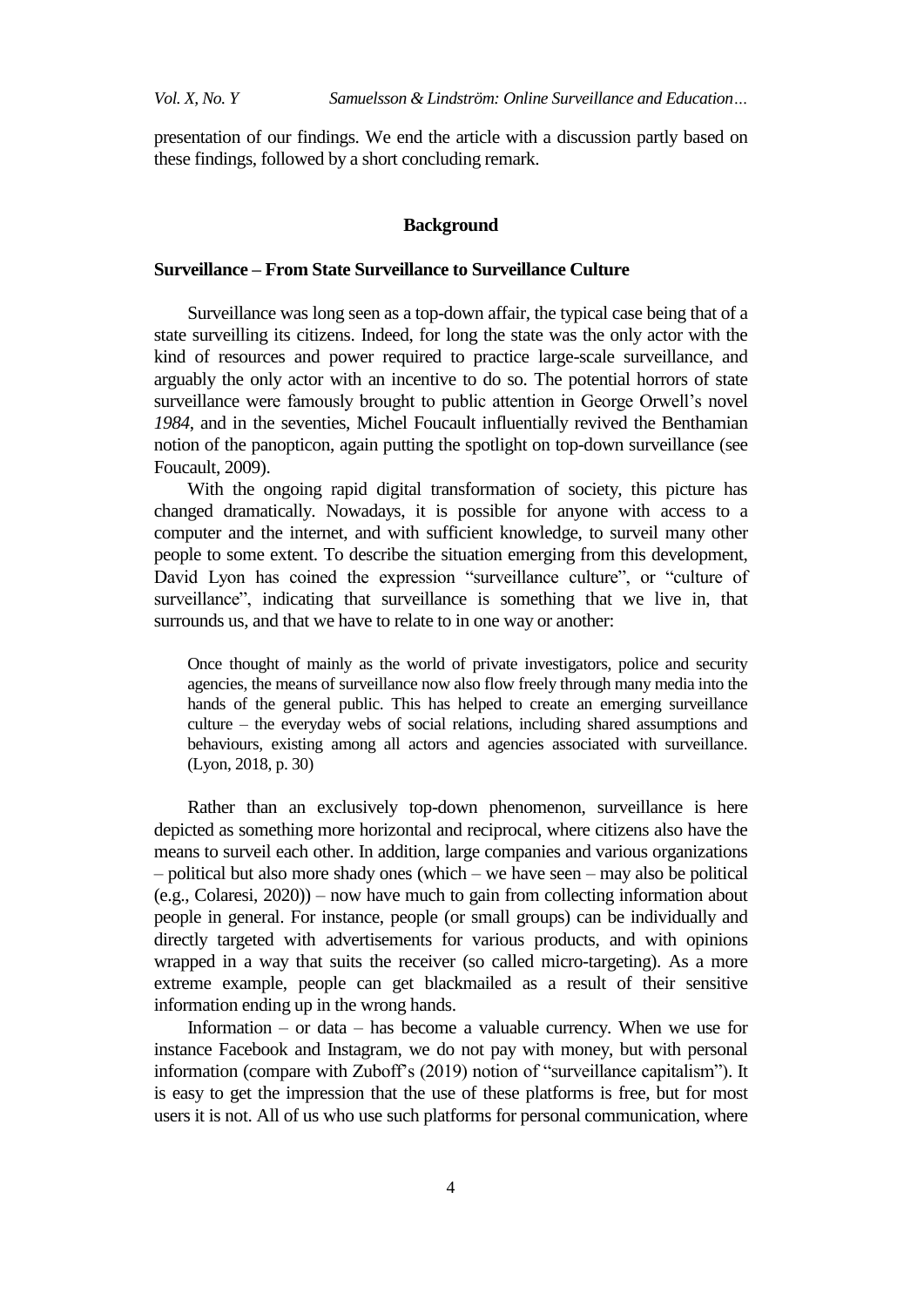the whole purpose of using them would be undermined by anonymization, pay with valuable information that these companies can in turn trade for money with other companies who can use this information in various ways (see, for instance, the quote from Facebook above). We will return to this fact, and its significance for the present article, in the discussion section.

Another way in which the distinction between the earlier prevailing form of top-down surveillance, and the current forms of more horizontal surveillance, has been coined, is in terms of "hard surveillance" vs. "soft surveillance" (Marx, 2005) – the latter being the kind of online-surveillance (conducted primarily by commercial and noncommercial actors, such as businesses, NGOs, interest groups, researchers, political parties, and fellow citizens) that is based on us seemingly voluntarily giving away information through our usage of various products and platforms. However, the distinction is a fluid one, since governmental organizations can also make use of soft surveillance.

It is in light of the surveillance culture, and the practices of soft surveillance, that the current investigation takes place. We are interested in the awareness, or lack thereof, in educational contexts, of the consequences for ordinary people of living in the midst of the emerging culture of surveillance.

#### **Democracy and Education**

In this article we want to draw attention to the importance of possessing digital competence as an inhabitant of the culture of surveillance. Such competence, we will argue, is crucial to being a cognizant citizen in a modern democratic society, permeated by this culture. This is one main reason why this competence is something that should be furthered in schools. Apart from the fact that school is the place where we expect that our children get to learn about important societal matters, schools are nowadays generally considered to have a particular democracy mission – a special responsibility to foster democratic citizens, where this includes being competent in navigating within a democratic society.

Internationally, this aspect of education is stressed in, e.g., UNESCO"s approach to Global Citizenship Education (GCED), including "[t]o acquire knowledge, understanding and critical thinking about global, regional, national and local issues and the interconnectedness and interdependency of different countries and populations" (UNESCO, 2015, p. 15). Arguably, this involves knowledge and understanding of the ongoing digitalization of society, the interconnectedness involved in it, and what it means to be a citizen of a digitalized society. The Council of Europe explicitly uses the term "Education for democratic citizenship", meaning:

education, training, dissemination, information, practices and activities which aim, by equipping learners with knowledge, skills and understanding and moulding their attitudes and behaviour, to empower them to exercise and defend their democratic rights and responsibilities in society, to value diversity and to play an active part in democratic life, with a view to the promotion and protection of democracy and the rule of law. (Council of Europe, 2021)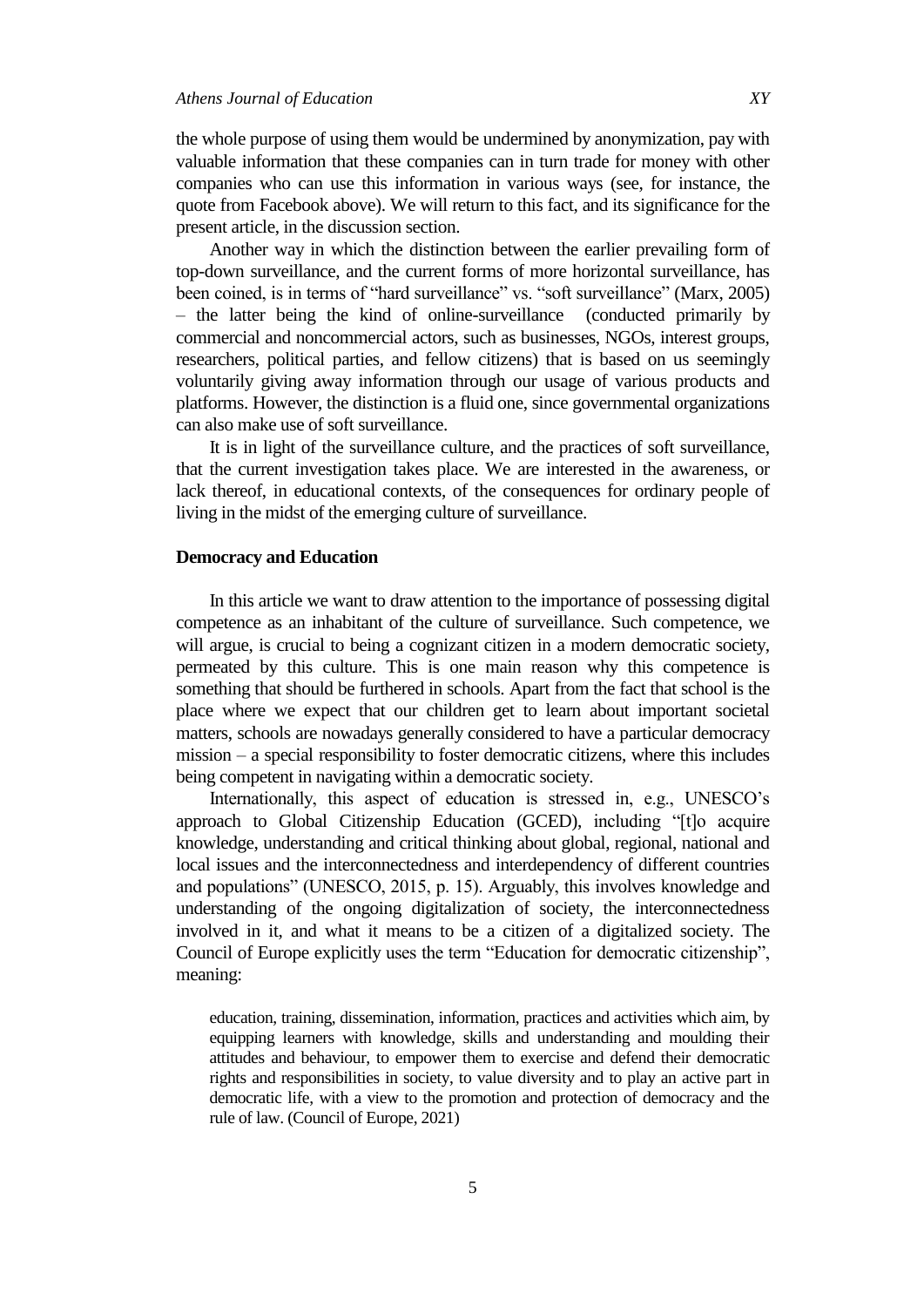In the Swedish curricula for the various school forms (from pre-school to upper secondary school) the democracy mission is very pronounced. For instance, the curriculum for the upper secondary school states that:

It is not in itself sufficient that education imparts knowledge of fundamental democratic values. It must also be carried out using democratic working methods and develop the students" ability and willingness to take personal responsibility and participate actively in societal life. (Skolverket, 2013, p. 5)

This ability, we will argue, requires digital competence also regarding the surveillance aspect of the digitalization of society.

#### **Method and Research Procedure**

To a large extent, this is an argumentative article. It aims to draw attention to the importance of acknowledging the surveillance aspect of digitalization in educational contexts – with a particular focus on the democracy mission of school. However, it does so partly against the background of the results of a questionnaire survey that was distributed to various groups of current and former Swedish student teachers, at Umeå University, between November 2019 and May 2020. 560 current and former students answered the questionnaire, which contained various questions about online behavior and privacy, some of which are accounted for in the Findings section below. The study presented in this article is one of several part-studies of a larger project ("iAccept: Soft surveillance – between acceptance and resistance"). Hence, the questionnaire contained questions relevant to other part-studies as well, but here we only bring up the questions that are relevant to this part-study.

For the substantive questions in the questionnaire, we used an 11-point scale (ranging from 0 to 10), on which the respondents made their assessments or expressed their views (where 0 represented the lowest possible value and 10 the highest possible value, with 5 being in the middle). Presumably, such a scale allows fairly fine-grained assessments by the respondents without being too extensive. The survey was also aligned with previous studies in other European contexts, using partly similar questions and the same 11-point scale for assessments (see, e.g., Svenonius & Björklund, 2018; Sønderskov & Dinesen, 2016).

The current and former students who took part in the survey were invited to participate voluntarily under the condition that they could withdraw at any time. They were informed that their answers would be anonymized and treated as confidential. No personal data were stored. In this way, compliance to the general research ethical principles of informed consent, anonymity, confidentiality, and precautious use of collected information were ensured.

The survey was carried out through a web form distributed via the students' web-based learning platforms and in one case directly in the classroom. The invitation to participate in the survey was sent out to all students who entered teacher education at Umeå University between autumn 2012 and autumn 2019. This procedure gave us a low (and unknown) response rate, but a fairly high total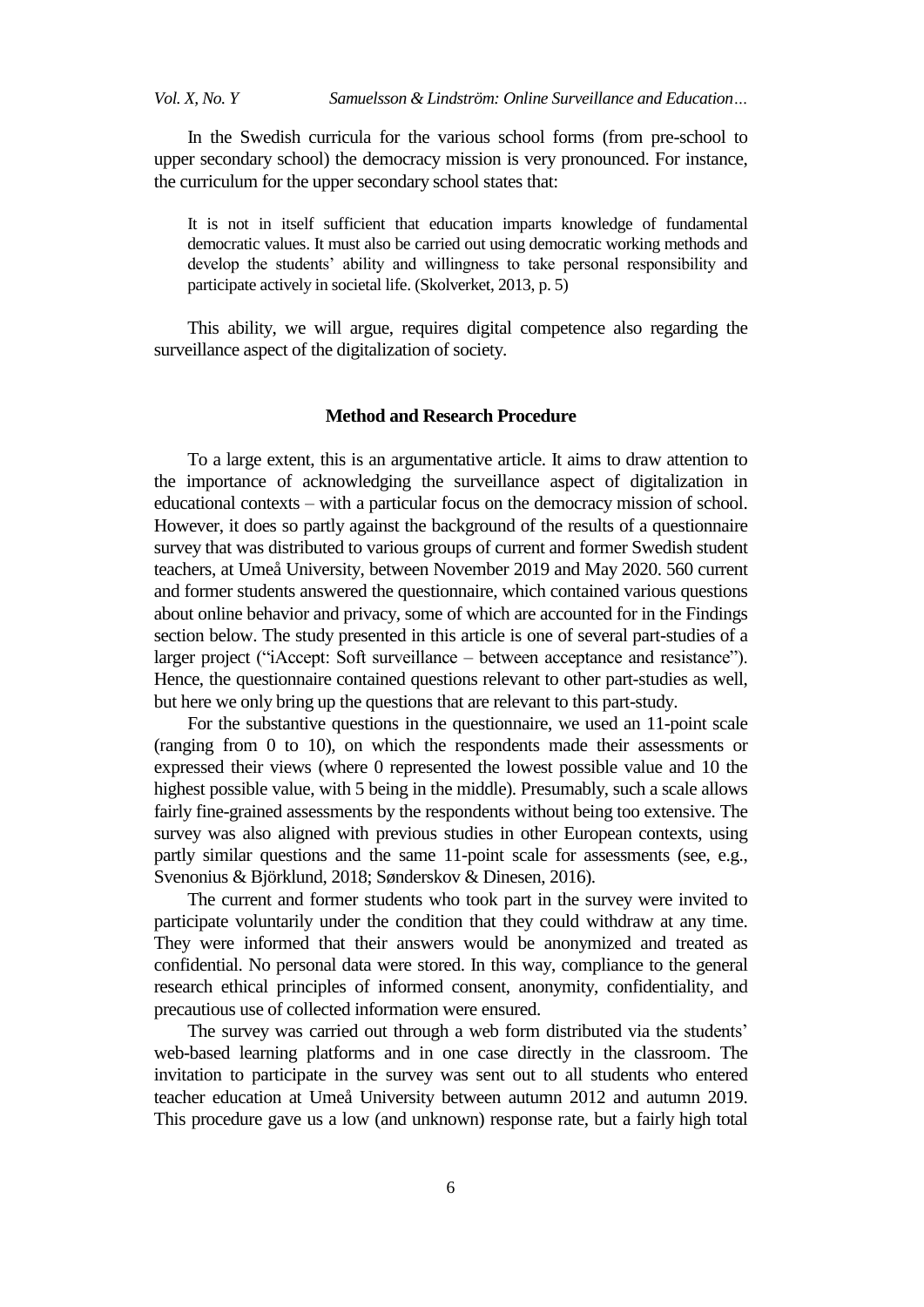number of respondents. This suits the purpose of this study, in which we aim to track tendencies and reveal the need to raise awareness among teachers about certain aspects of digitalization, rather than to pursue statistical analysis. For this aim, a large number of responses – many representative voices – is more interesting than a high response rate. Even if the results of the survey would have looked somewhat different with a different selection procedure, what is important in relation to the points we want to make in this article is that so many student teachers answer the way they do.

Although we have a fairly high total number of responses, it is important to remember that we are considering the views of a limited number of current and former students from one university only, namely Umeå University in Sweden, and that the response rate is relatively low (as a result of how the survey was distributed). In other words, we are dealing with a so-called nonprobability sample (see Bryman, 2008, p. 183). In relation to this point we want to emphasize that the purpose of our investigation is not to draw precise conclusions about the percentage of Swedish student teachers holding certain views, but to track tendencies among this group and put them in relation to the issue we aim to draw attention to in this article. The results are not treated statistically, and we do not aim for a statistical analysis.

There are several reasons why we consider the surveyed group particularly interesting. One reason, of course, is that they plan to become teachers (some of them are already teachers). They are the ones who are supposed to help future pupils acquire digital competence, or digital literacy. And since they are not themselves likely to encounter the surveillance aspects of digital competence in teacher education to any significant degree (as noted above – this issue has not yet found a pronounced place in the curriculum for the Swedish teacher education), the views they express now are likely to be roughly the views they have when they meet their pupils. Secondly, this group is relatively well educated, as all of them are attending or have completed higher education, and they are familiar with computers, the internet, and social media; within the framework of their education, they have all been assigned to an online learning platform.

This background of our participants implies that – from a global and even a national perspective – they can be expected to possess a comparatively high degree of digital competence (even more so, probably, given our chosen selection procedure; it is likely that people who are interested in questions concerning various aspects of digitalization were more likely to choose to answer the questionnaire). Hence, if these respondents find various aspects of digitalization difficult or complicated, or if there are gaps in their digital competence, we should expect even more of this among people in general. Actually, in this respect Swedes in general constitute an interesting group in the present context, since the use of both the internet and social media is comparatively very high in Sweden (see DataReportal, 2020).

In the Findings section below, only a restricted number of the total findings from the survey are presented, namely those that are most relevant to the study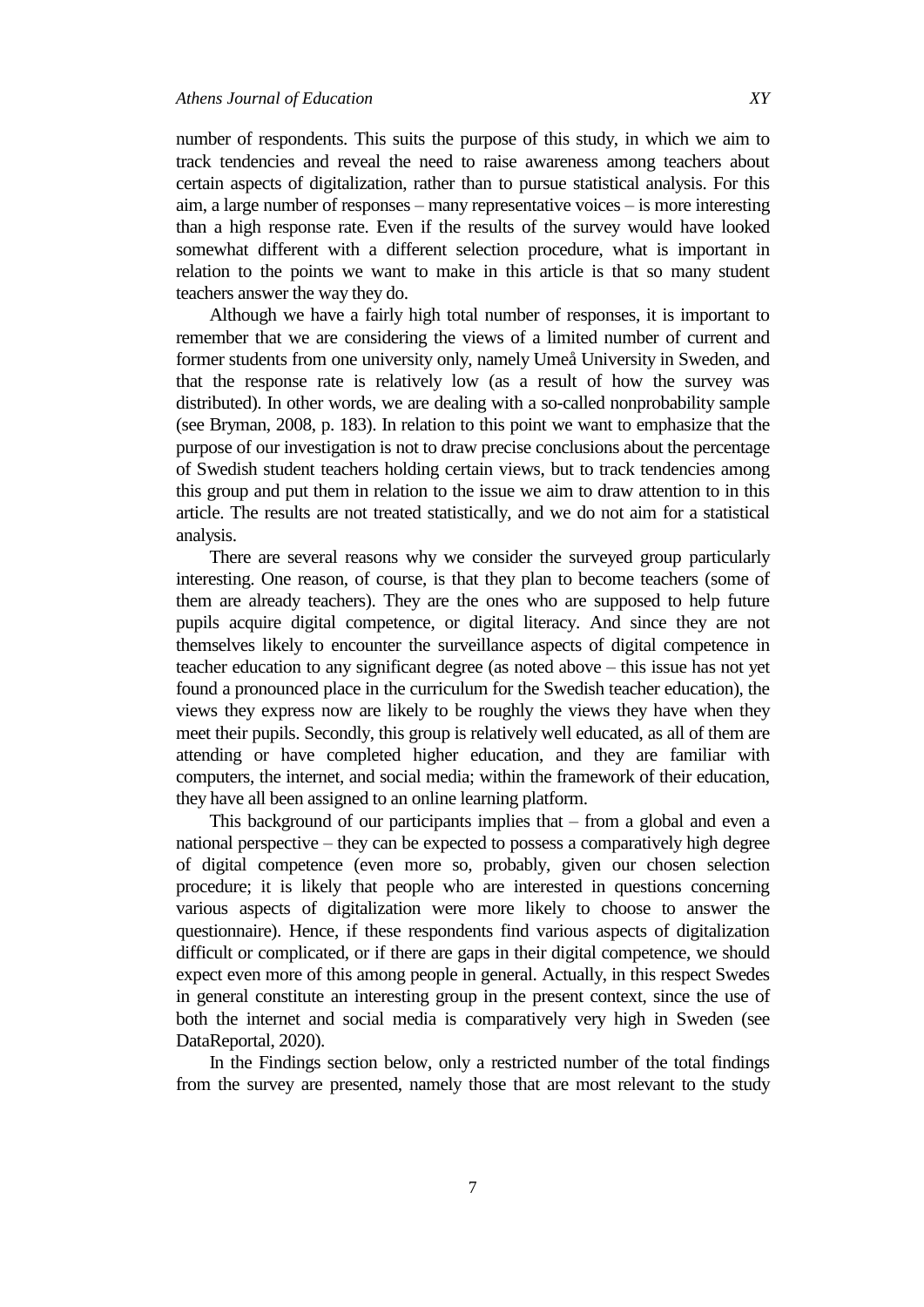presented in this article. For a more comprehensive account of the survey and its results, see Cocq, Gelfgren, Samuelsson, and Enbom (2020).

#### **Results**

We begin by providing some background data from the survey to put the results we want to focus on in context. Of the 560 respondents, 70% report that they identify themselves as women (29% as men). As is to be expected given the group that was surveyed, the respondents are quite young: 66% are under 30 years old, and only 16% are over 40 years old. 39% report that they had a university degree of at least three years at the time of answering the questionnaire. 58% were studying and 38% were working. Their age and level of education further accentuate the point stressed above, that we can expect the members of this group to have a comparatively high level of digital competence.

Furthermore, the respondents report a high degree of social media usage. For instance, 82% state that they use Facebook at least a few times a week (65% claim to use it daily), and 89% state that they use Messenger at least a few times a week (69% claim to use it daily). However, they do not take measures to hide their data to any high degree. Only 21% report that they sometimes use a VPN service; 8% report that they use web browsers that do not store search results; and 36% report that they sometimes cover their computer camera. As many as 42% state that they sometimes use private mode in their web browser, but that privacy measure only conceals data locally.

At the same time – in line with the privacy paradox mentioned in the introduction – online privacy is important to most of the respondents (see Table 1). So, perhaps one should have expected them to be more cautious with their data. On the other hand, many respondents state that they find the issue of protecting their data complicated. Of the respondents who reported an opinion on the question of whether they think it is too complicated to care about the collection of their data, about half (267 out of 505 respondents, or 53%) responded more or less affirmatively (i.e., they marked some of the alternatives 5-10 on a scale from 0 to 10, where 10 was the most affirmative answer) (55 respondents did not report any opinion on this question) (see further Table 1). This may provide part of the explanation of the discrepancy between the respondents' reported behavior and their attitudes to their own online privacy.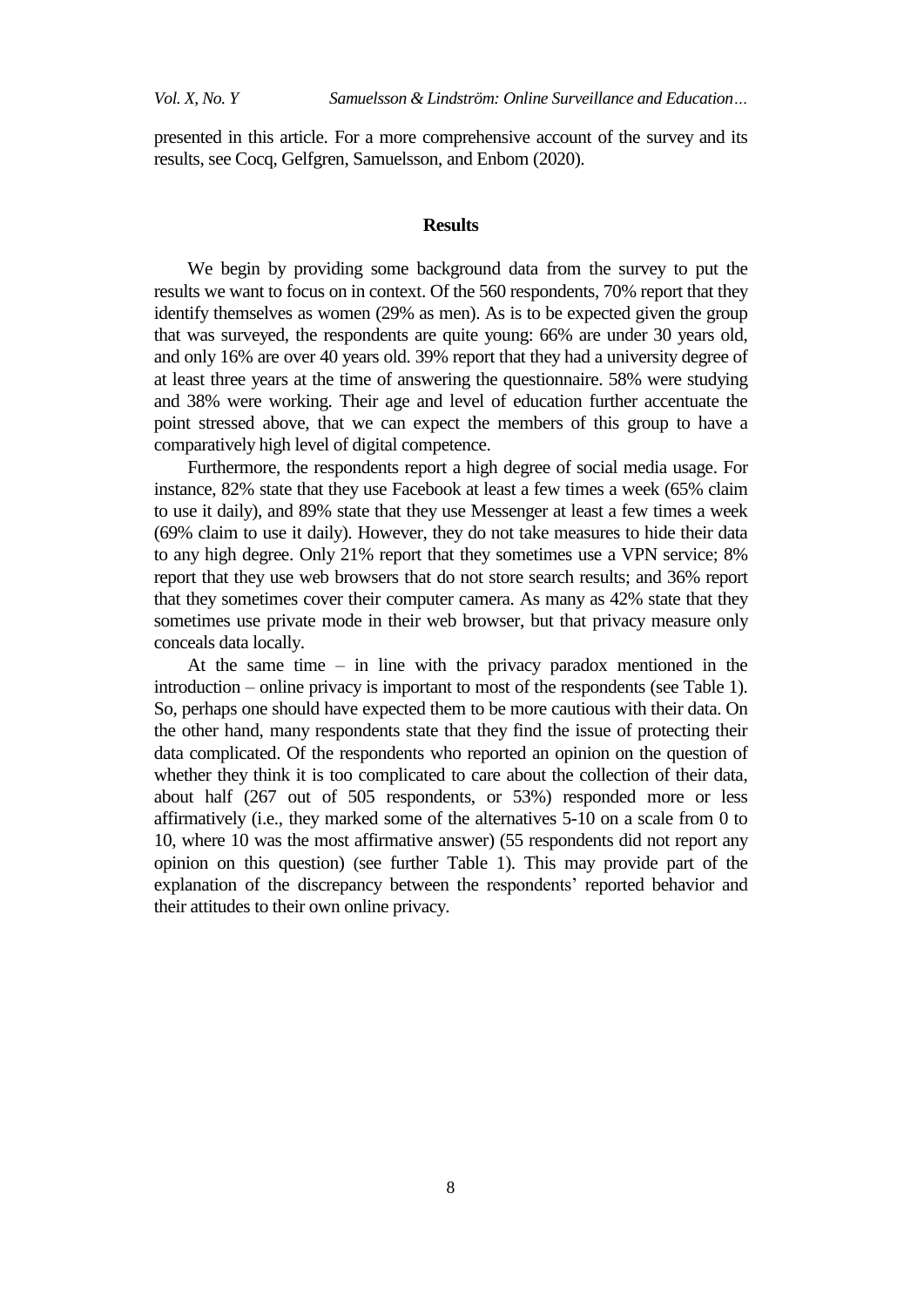| <i>Table 1.</i> Views on Data Collection |  |
|------------------------------------------|--|
|------------------------------------------|--|

| To what extent do you agree with the following claims about data collection?<br>[where 0 represents "not at all" and 10 represents "to 100 %"]                                                                                              |    |   |                |    |   |    |   |    |    |   |                          |                             |
|---------------------------------------------------------------------------------------------------------------------------------------------------------------------------------------------------------------------------------------------|----|---|----------------|----|---|----|---|----|----|---|--------------------------|-----------------------------|
| The respondents had four claims to consider. For each claim, the table shows the percentage (rounded to the<br>nearest integer) of respondents who marked the respective alternatives 0-10 and "no opinion"/" no answer"<br>$(-)$ . (N=560) |    |   |                |    |   |    |   |    |    |   |                          |                             |
| Claim                                                                                                                                                                                                                                       | 0  |   | $\mathbf{2}$   | 3  | 4 | 5  | 6 | 7  | 8  | 9 | 10                       |                             |
| It is important to me to be<br>private/anonymous online.                                                                                                                                                                                    | 1  | 1 | $\overline{4}$ | 6  | 7 | 21 | 9 | 14 | 14 | 7 | 13                       | $\mathcal{D}_{\mathcal{A}}$ |
| I have nothing to hide, so I do<br>not care.                                                                                                                                                                                                | 10 | 3 | 6              | 8  | 7 | 19 | 7 | 10 | 13 | 6 | 6                        | 4                           |
| It is too complicated to care.                                                                                                                                                                                                              | 15 | 5 | 9              | 6  | 7 | 14 | 9 | 9  | 8  | 3 | $\overline{\mathcal{A}}$ | 10                          |
| I have good knowledge about<br>how information about me is<br>stored and transmitted when I<br>use various services online.                                                                                                                 | 8  | 9 | 11             | 14 | 9 | 11 | 8 | 10 | 9  | 4 | 3                        | 2                           |

*Source:* Survey conducted with student teachers at Umeå University, Sweden, between November 2019 and May 2020.

As Table 1 shows, the respondents do not generally consider themselves to have very good knowledge about how information about them is stored and transmitted when they use various services online – despite belonging to a group of which we can expect the members to have better knowledge about this than most people in the world. We will now discuss these results in some more detail in relation to digital competence, online surveillance, and the democracy mission of school.

#### **Discussion**

Our findings show that the student teachers we have surveyed largely display the familiar pattern which has come to be known as the privacy paradox (e.g., Gerber, Gerber, & Volkamer, 2018). They generally report that they care about their privacy, but at the same time they do not do much to protect that privacy when they are online. As noted above, our results indicate that one explanation of this (among our respondents) may be that many of them find the issue complicated and lack much knowledge about it. Yet, they are the ones who are supposed to help future pupils acquire digital competence. Now, why is this circumstance important? There are several reasons why we think it is, and here we want to highlight the ones that we initially have found most crucial.

Our general point is that an awareness of the "surveillance aspect" of digitalization is important to be able to make informed autonomous choices regarding one's online behavior. If we do not know that we are  $-$  or to what extent we are – being influenced and targeted for various purposes (based on the information that is continuously collected about us), we cannot consider if, and to what extent, we want to ward off this influence. This, in turn, risks to decrease our room for autonomous decision-making. Even if we are not aware of it, decisions may be – in a sense – partly made for us (namely, to the extent that the influencing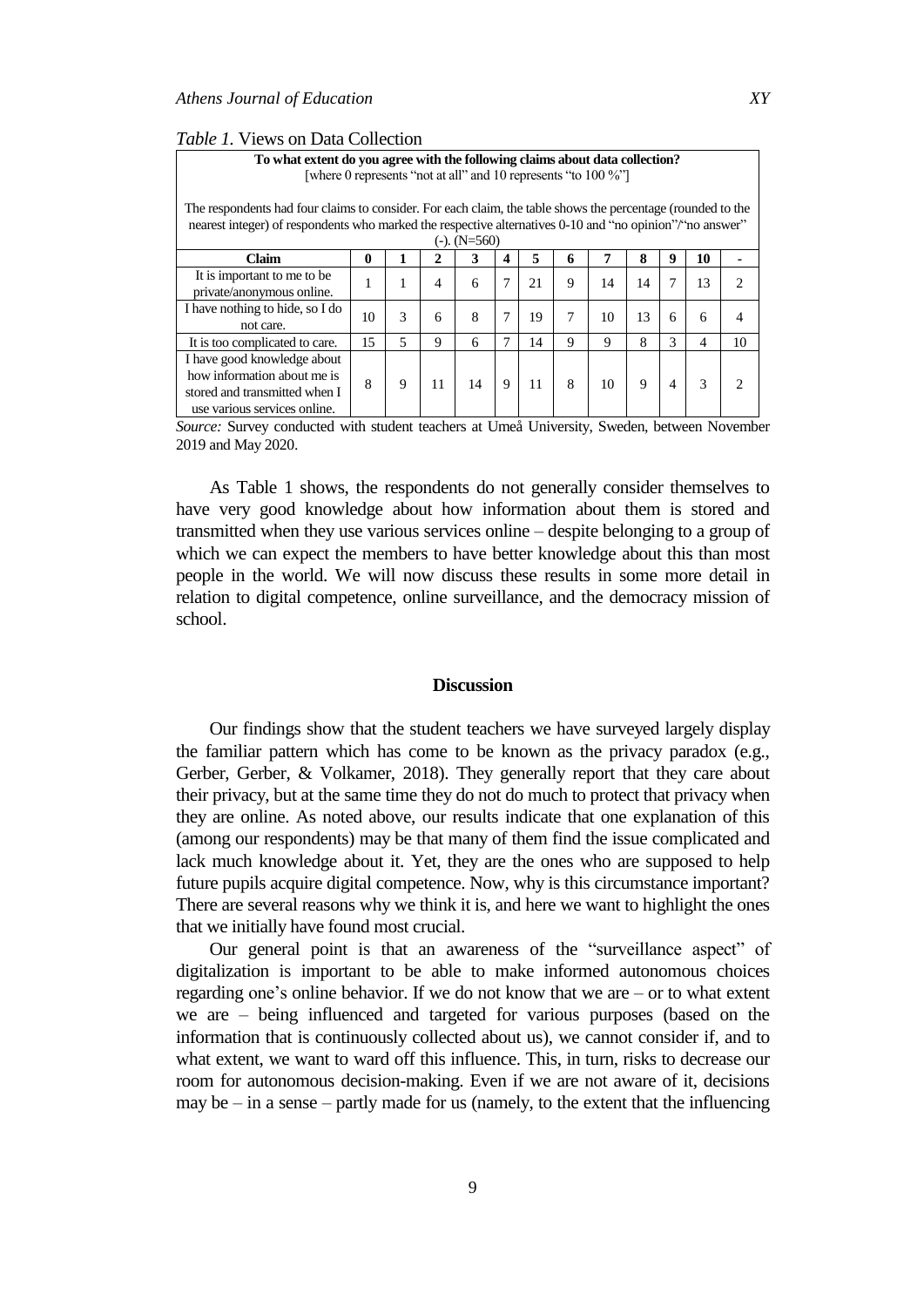or targeting succeeds in altering our preferences or behavior, without our knowing or welcoming it). That is to say, we are not in full control of our own choices. Even if one believes that our opinions and choices are always a result of factors that lie outside of our control, it is usually thought to make a crucial difference, with respect to autonomy, whether we are aware of these factors and can consciously reflect on them and relate to them.

The potential lack of autonomy in decision-making may be considered particularly serious – from a democracy perspective – when the choices are of a political, evaluative, or ideological nature, i.e., when they concern our opinions on important matters (see Colaresi, 2020, for an extended discussion about digitalization and the threat to democracy).

There are several topical examples of large-scale political influencing and surveillance schemes utilizing digital technologies, the most well-known arguably being those associated with "the Snowden affair" (see, e.g., Burrough, Ellison, & Andrews, 2014) and "the Cambridge Analytica scandal" (the latter with connections to both the Trump 2016 election campaign and the pro-Brexit campaign; see, e.g., DCMS, 2018). By means of collected aggregated data, political (and other) actors can nowadays target specific groups iteratively with messages on a scale not seen before (e.g., Colaresi, 2020). Kenneth King explicitly addresses the issue of digital literacy and democracy in relation to Brexit, providing examples of such micro-targeted (mis)information aimed at specific groups in the UK (King, 2019). King draws on an investigation of disinformation conducted by the UK's cross-party Committee on Digital, Culture, Media and Sport (DCMS), which in its reports directly addresses the need for educational measures to tackle what is perceived as a huge democracy problem:

In this rapidly changing digital world, our existing legal framework is no longer fit for purpose… We have highlighted significant concerns, following recent revelations regarding, in particular, political manipulation and set we out [sic!] areas where urgent action needs to be taken by the Government and other regulatory agencies to build resilience against misinformation and disinformation into our democratic system. Our democracy is at risk, and now is the time to act, to protect our shared values and the integrity of our democratic institutions. (DCMS, 2018, p. 3)

Based on its investigation, the DCMS committee concludes that "digital literacy should be the fourth pillar of education, alongside reading, writing and maths" (DCMS, 2018, p. 63; DCMS, 2019, p. 87).

In this article, we have aimed to emphasize the critical aspect of digital literacy that the DCMS committee (and King) draws attention to here. It is important to know and understand how one"s data can be collected and used when being online – i.e., that it can be used by organizations and companies to expose one to tailored messages – as well as what can and cannot be done to protect one"s data. What risks, losses and gains are involved in various options? As the examples of political micro-targeting and misinformation reveal, such knowledge is crucial to being a cognizant citizen in a modern democratic society. In light of the generally assumed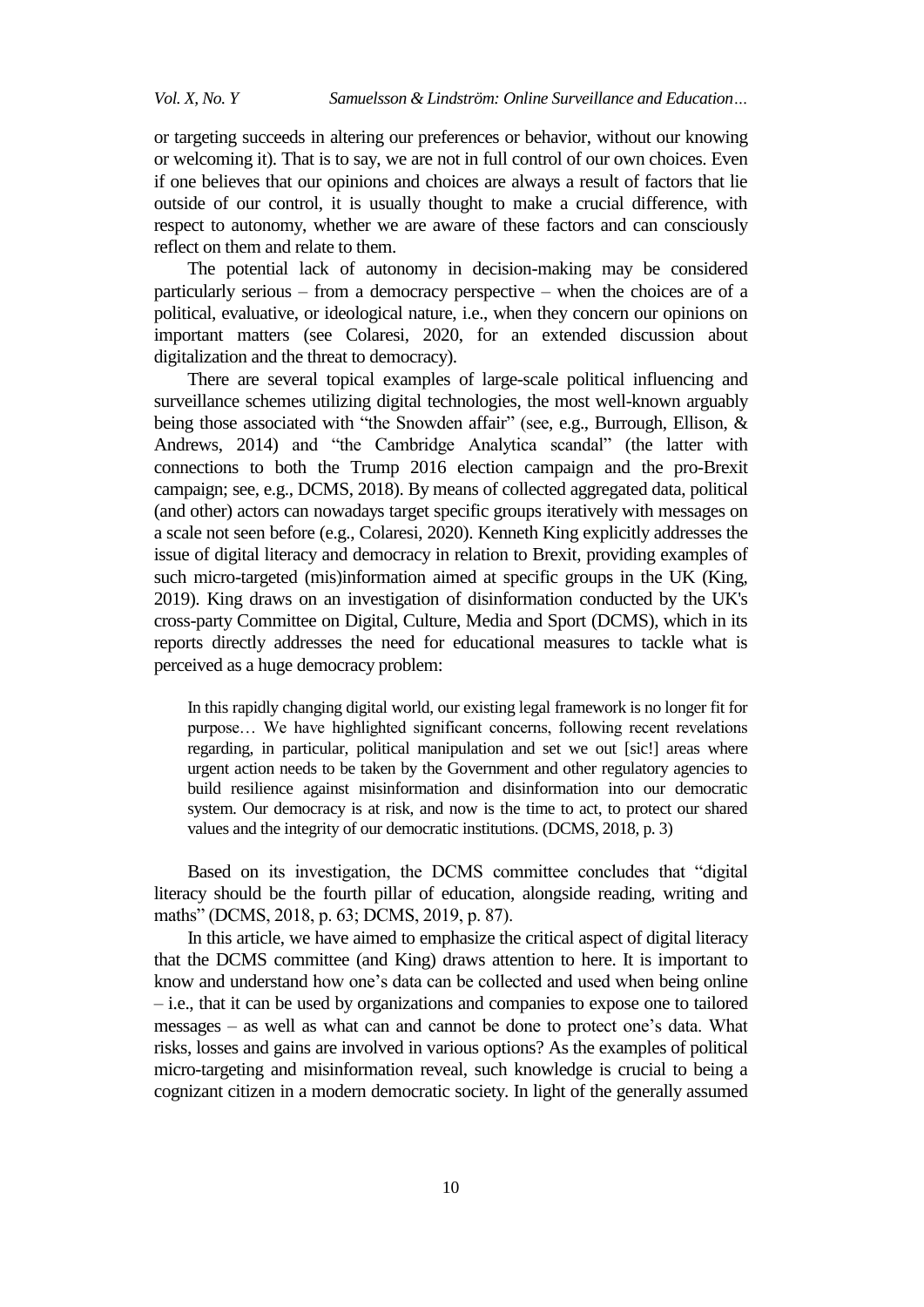democracy mission of school, we contend that this aspect of digital literacy should therefore have a pronounced place in both schools and teacher education.

The results from our survey indicate that Swedish teachers in general need to further their digital competence in order to be able to appropriately aid their pupils in developing digital literacy. Given that Swedish student teachers can be expected to possess a comparatively very high level of digital competence, we think it is safe to generalize this point to comprise teachers in many other countries as well.

It is not only the political aspects of online surveillance discussed above that need to be considered in an educational context. Since the digital transformation of society also permeates its educational institutions, and more and more schoolwork is carried out using digital means, an awareness of the surveillance aspect of digitalization should be present in all schoolwork that makes use of online resources. For example, how many teachers reflect over the fact that when they ask pupils to search on Google, they simultaneously ask them to provide the company Google with information? It is easy to get the impression that platforms like Google are "just out there", completely free for us to use. But, as noted in the background section, that is not the case. To the contrary, these services are built on a business idea in which the basic commodity is our personal information (See Zuboff, 2019).

Perhaps most school assignments that require online activities are done on school computers (or other digital devices owned by the school), which may mitigate this kind of worry. However, there may be notable exceptions. During the ongoing pandemic, for instance, many pupils around the world have been educated online, from home, and perhaps used a personal computer with an IP address associated with themselves or their family. Even if the example of a school assignment requiring pupils to do Google searches from home may still be considered a rather innocent case, it illustrates the importance of knowing what one is doing when performing various online activities.

When pupils have been introduced to Google and other commercial online services in school, they will likely start to use them for purposes outside their educational sphere and begin to build their own personal data footprint for companies like Google to use and profit from. A person may be perfectly fine with this, and even regard it as something they want to be a part of – perhaps they like getting customized advertisements and do not see any considerably negative consequences for themselves of leaving digital footprints – but the point is that this should be an informed autonomous decision and not something that happens behind their back and outside of their control. Such control is something that schools should arguably help pupils to gain. For instance, perhaps teachers should provide their pupils with the possibility and knowledge of using a VPN-service when they ask them to do school tasks from home that require online activity. Be that as it may, the main point here is that awareness about these issues is still lacking to a large extent and yet it needs to be transmitted to the pupils.

One example of what can be done in teacher education to raise awareness of the surveillance aspect of digitalization, is to bring the privacy paradox to the students" attention and have them reflect on it. To become aware of this more or less unconscious, but to a large extent general behavioral pattern, may be a good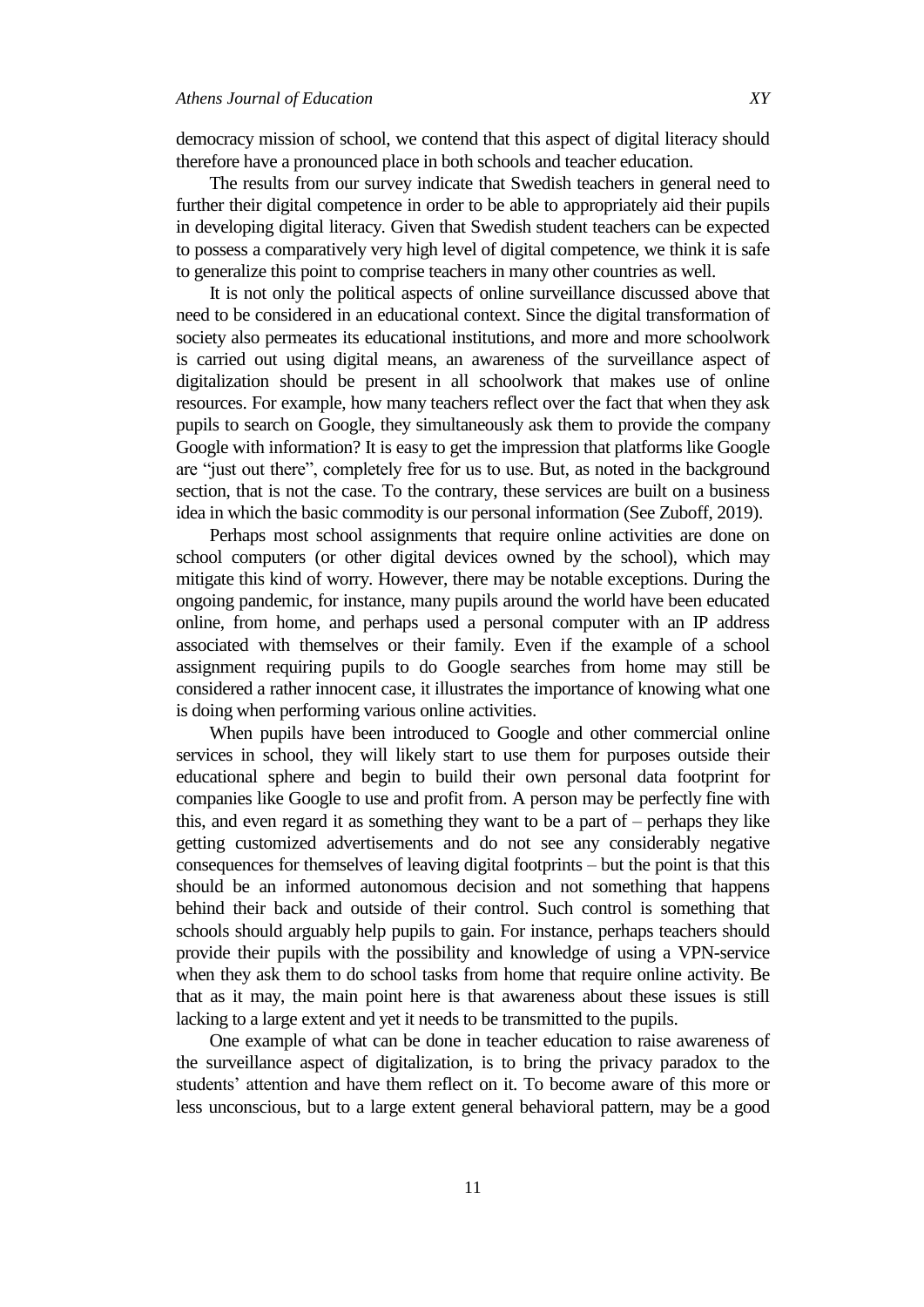way to start the journey towards more conscious online behavior, which hopefully can lead to better preconditions for supporting one"s future pupils in their development of digital literacy.

#### **Conclusions**

In this article we have discussed the need for raising awareness – in schools and teacher education – about the surveillance aspect of digitalization. We have done this against the background of survey results from former and current Swedish student teachers at Umeå University. We have argued that an awareness of this aspect is important to make autonomous informed decisions regarding one"s online behavior, which in turn is crucial to being a cognizant citizen in a modern democratic society. Apart from the fact that school is the place where we expect that our children get to learn about important societal matters, the generally assumed democracy mission of school further accentuates the importance of making the surveillance aspect of digitalization a natural part of education for digital competence  $-$  or, differently put, to make sure that it is seen as a crucial ingredient of digital literacy. We hence want to encourage teachers in schools and teacher education to further educate themselves about these issues in order to be able to assist their pupils or students in developing this aspect of their digital competence.

#### **Acknowledgments**

This article was written as part of the project "iAccept: Soft Surveillance – Between Acceptance and Resistance" (MAW 2016.0092), funded by the Marcus and Amalia Wallenberg Foundation. We want to thank Coppélie Cocq, Jesper Enbom, and Stefan Gelfgren for valuable input.

## References

- American Library Association (2021). *Digital Literacy*. Retrieved from: https://literacy. ala.org/digital-literacy/. [Accessed 16 April 2021.]
- Bryman, A. (2008). *Social Research Methods*. Oxford: Oxford University Press.
- Burrough, B., Ellison, S., & Andrews, S. (2014, April 23). *The Snowden Saga: A Shadowland of Secrets and Light*. Vanity Fair. Retrieved from: https://www.vanityfai r.com/news/politics/2014/05/edward-snowden-politics-interview. [Accessed 19 April 2021.]
- Cocq, C., Gelfgren, S., Samuelsson, L., & Enbom, J. (2020). Online Surveillance in a Swedish Context. *Nordicom Review, 41*(2), 179-193.
- Colaresi, M. (2020). How our Misunderstanding of the Digital and Computing Revolutions Puts Democracy at Risk (and What to Do About it). *Critical Quarterly, 62*(1), 70-80.